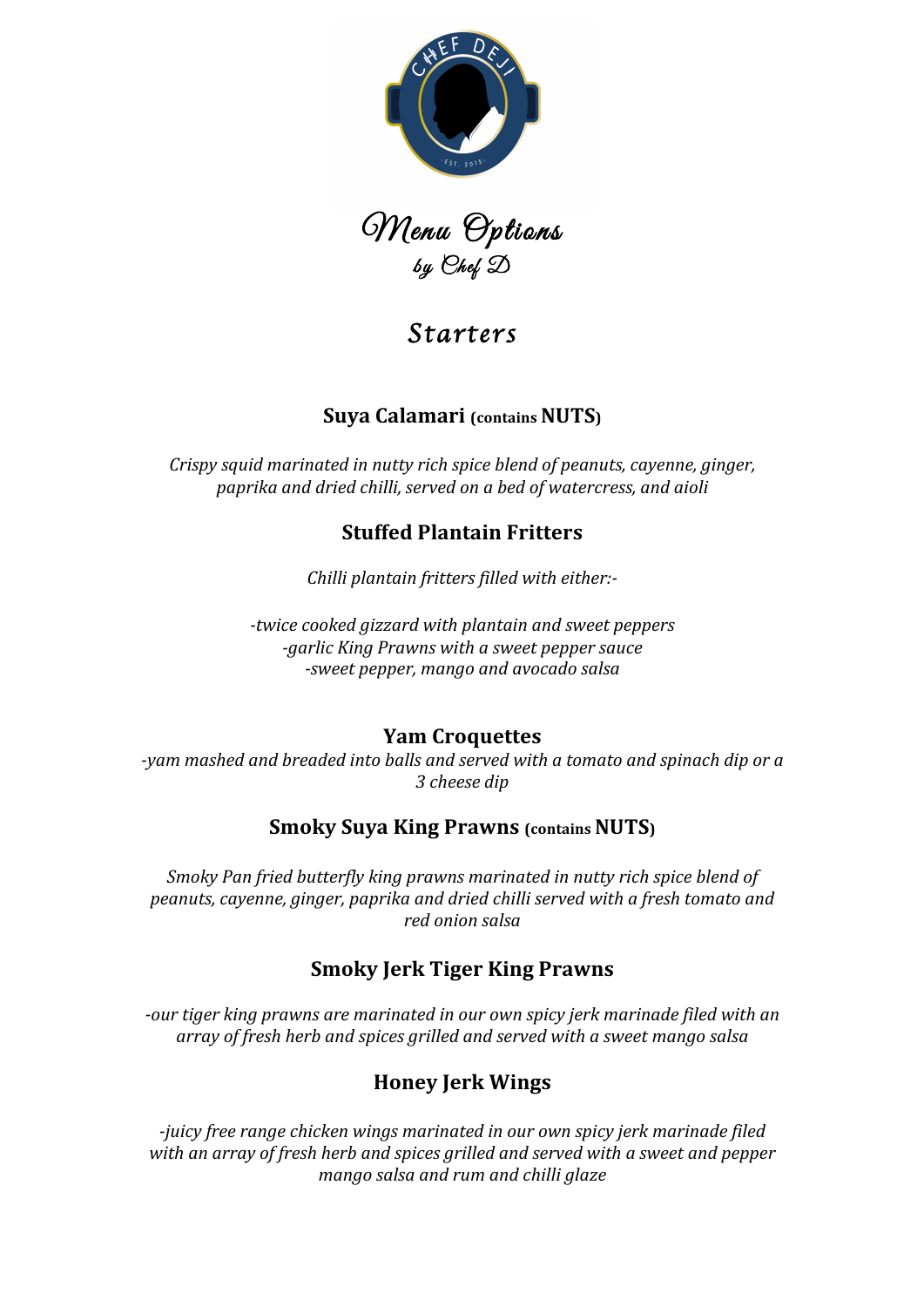#### **Garlic and Lime Seared Scallops**

-seared king scallops with garlic ginger and lime with shallot and baby tomato salsa and avocado crème

#### Surf 'n' Turf Suya (to share 2ppl min)

*- (Contains NUTS) - suya beef, suya king prawns, suya calamari, fried plantain with sweet red pepper dip*

#### **Spicy Carmel**

*Jollof couscous, with sautéed mushrooms, red onions, kale, tomato stew and fresh herbs (Vegan)*

#### **Seafood Pepper Soup**

*-Peppered, scallops and king prawns and monkfish with a pepper soup broth* 

#### **Akara**

*Nigerian bean fritters with a hint of spicy blended and fried to a fluffy ball of goodness*

#### **Chilli Plantain Fritters**

-Melt in your mouth deep fried plantain goodness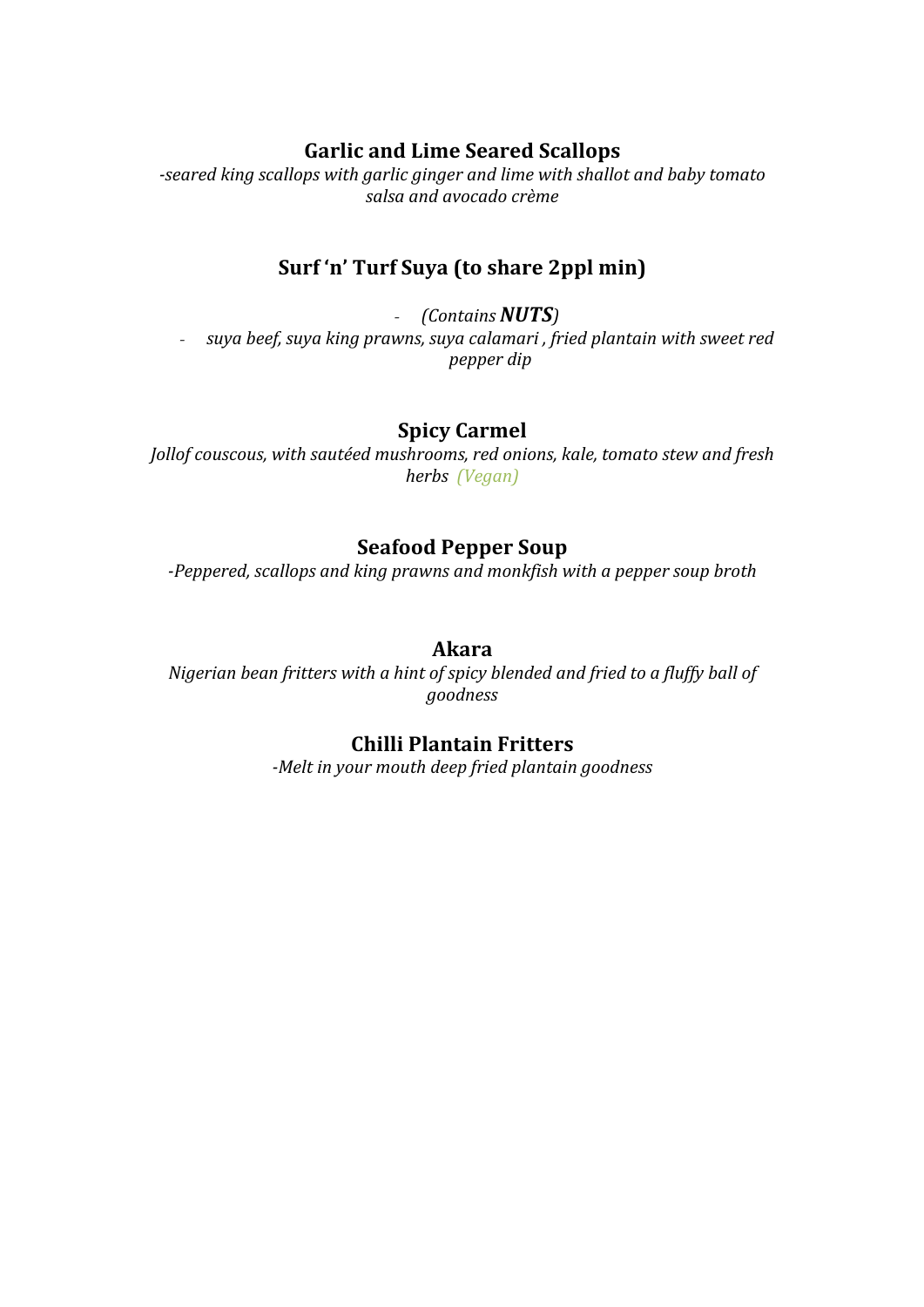# *Mains*

#### **Coconut King Prawn Curry**

*With fragrant cinnamon rice and plantain*

#### **Rum infused Grilled Salmon**

*With sautéed potatoes, spinach and sweet pimento peppers*

#### **Drunk Duck on an Island**

*With Jamaican sweet potato puree and sautéed spinach and kale, plantain croquette and red wine jus,* 

#### Lamb and Chicken Ayamashe

*With rice 'n' peas or plain rice x sweet homemade coleslaw* 

#### **Sea bass on a spicy beach**

*Grilled sea bass with jollof bulgur, plantain boats x tomato chutney* 

## **Slow Braised Red Wine Oxtail**

*With coconut infused rice and peas or jollof rice, coleslaw x plantain* 

#### **Sweet Peppered Lamb**

*Melt* in your mouth lamb shank, tender yet spicy lamb Ugandan potato purée and spicy but sweet pepper sauce with sweet potato crisps

#### **Sea Bass with Deconstructed Egusi**

*Pan fried herb infused sea bass on a pillow of vam mash and equsi oil infused spinach egusi and melon white wine sauce*

# **Mixed Beans Salsa x Roast Spiced Sweet Potato x Grilled Plantain**

(Vegan)

#### **YEP**

*Yam, Efo Riro- spicy tomato and spinach medley rich and full bodied even without meat x Plantain (Vegan)*